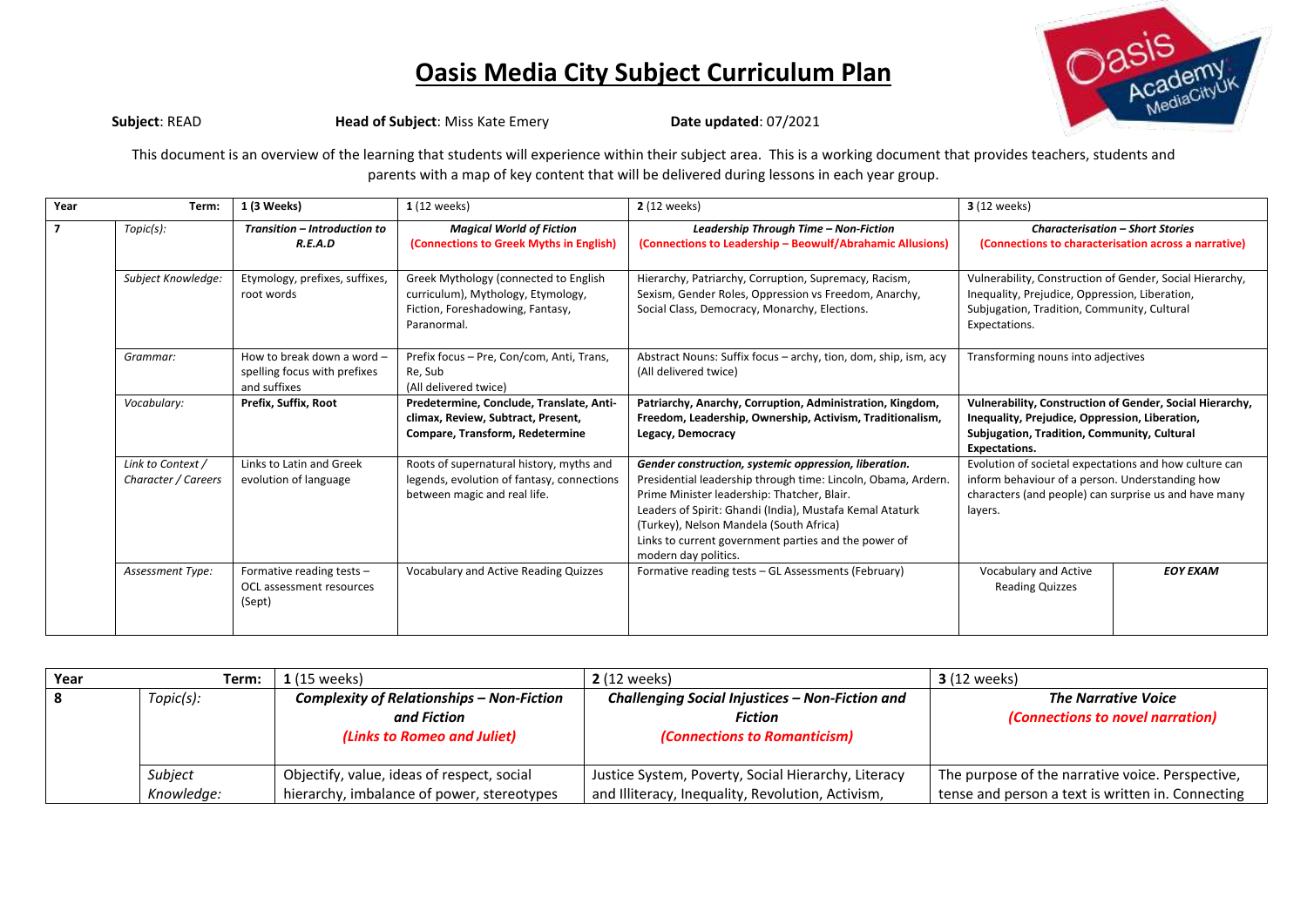

|                                             |                                                      |                                                                 |                                                                        | <b>NG-</b>                                     |
|---------------------------------------------|------------------------------------------------------|-----------------------------------------------------------------|------------------------------------------------------------------------|------------------------------------------------|
|                                             | and constructions, use of propaganda or<br>'ideals'. | Patriarchy, Racism, Systemic Racism, Oppression,<br>Liberation. | different narrative voices to structures of text:<br>cyclical, lineal. |                                                |
| Grammar:                                    | Common roots in language: bio, auto, multi,          | Common roots in language: inter, sub, script, form,             |                                                                        |                                                |
| (for use in                                 | post, logy, magn                                     | cide, ism (repeated twice in the term)                          | Adjectives and Synonyms                                                |                                                |
| plenaries also)                             |                                                      |                                                                 |                                                                        |                                                |
| Vocabulary:                                 | Biographical, biological, autobiographical,          | Interject, Intercede, Subvert, Subjugate,                       |                                                                        | Monstrous, hubristic, vulnerable, domineering, |
|                                             | autonomy, Multiple, Multifaceted,                    | Manuscript, Transcript, Conform, Reform, Sexism,                | enigmatic, alluring, altruistic, vivacious                             |                                                |
| Postpone, Posterior, anthropology, biology, |                                                      | Racism, Homicide, Parricide.                                    |                                                                        |                                                |
|                                             | magnify, magnitude                                   |                                                                 |                                                                        |                                                |
| Link to                                     | Conflict; love and relationships, patriarchal,       | Civil Rights Movement, Suffragette Movement,                    | Links to modern society and stereotypes. Themes                        |                                                |
| context/Character:                          | Social Hierarchy, manipulation and control,          | Cycles of poverty, social mobility, modern                      | of morality vs immorality. Contextual links to                         |                                                |
|                                             | unhealthy attachments                                | equivalents of the class systems, Black Lives Matter,           | femininity/masculinity and gender fluidity.                            |                                                |
|                                             | Links to how to seek healthy relationships and       | Me Too movement, Free Palestine movement,                       | Representation/lack of representation.                                 |                                                |
|                                             | identify unhealthy relationships                     | government funding – how to make an                             |                                                                        |                                                |
|                                             |                                                      | informed/educated vote.                                         |                                                                        |                                                |
| Assessment Type:                            | Formative reading tests - GL assessment              | <b>Vocabulary and Active Reading Quizzes</b>                    | Vocabulary Quiz                                                        | <b>EOY EXAM</b>                                |
|                                             | reading age (Sept)                                   | GL Assessment reading age test (Feb)                            |                                                                        |                                                |

| 9 | Topic(s):                                                    | The Theories and Experiments of Humanity:     | <b>Harlem Renaissance Poetry</b>                      | The Adult and Professional World: Non-                |  |
|---|--------------------------------------------------------------|-----------------------------------------------|-------------------------------------------------------|-------------------------------------------------------|--|
|   |                                                              | <b>Non-Fiction</b>                            | (Global 'humble' heroes)                              | <b>Fiction</b>                                        |  |
|   |                                                              | (Links to Othello and mental state)           |                                                       | (All linked to careers)                               |  |
|   | Subject                                                      | Conformity, social behaviour, hamartia, fate, | Identity; conflict; violence; faith; loss; belonging; | Structural hierarchy, discrimination, protected       |  |
|   | Knowledge:                                                   | racism, prejudice, power, corruption,         | cultural experiences; responsibility; power; ideals;  | characteristics, email literacy, job satisfaction,    |  |
|   |                                                              | hierarchy, nurture, deferred gratification,   | Migration. Realism vs romanticism; conscious vs       | employability, professional dynamics, economy,        |  |
|   | memory, appreciation of beauty.                              |                                               | subconscious. Community.                              | agriculture, business, finance, hospitality, creative |  |
|   |                                                              |                                               |                                                       | arts, retail, engineering, technology.                |  |
|   |                                                              |                                               |                                                       |                                                       |  |
|   | Grammar                                                      | Academic word list - Sub list 1               | Academic phrases (Academic word list)                 | Academic phrases (Academic word list)                 |  |
|   | Vocabulary:<br>Principle, Variables, Method, Data, Estimate, |                                               | Available, Financial, Individual, Specific,           | Sector, Process, Research, Contract, Export,          |  |
|   |                                                              | Assume, Concept, Procedure, Formula,          | Constitutional, Environment, Source, Derived,         | Source, Assessment, Policy, Identified, Benefit,      |  |
|   |                                                              | Analysis, Response, Theory.                   | Factors, Legislation, Labour, Approach.               | <b>Establish, Authority.</b>                          |  |
|   |                                                              |                                               |                                                       |                                                       |  |
|   | Link to                                                      | Stanford Prison Experiment, A Class Divided:  | Accessibility and social mobility. Self-motivation vs | Linked-In - how to create 'linkable' profiles, job    |  |
|   | context/Character                                            | Jane Elliott experiment, Asch Conformity      | External Motivation. Understanding the pathways       | advertisements - how to read and interpret, email     |  |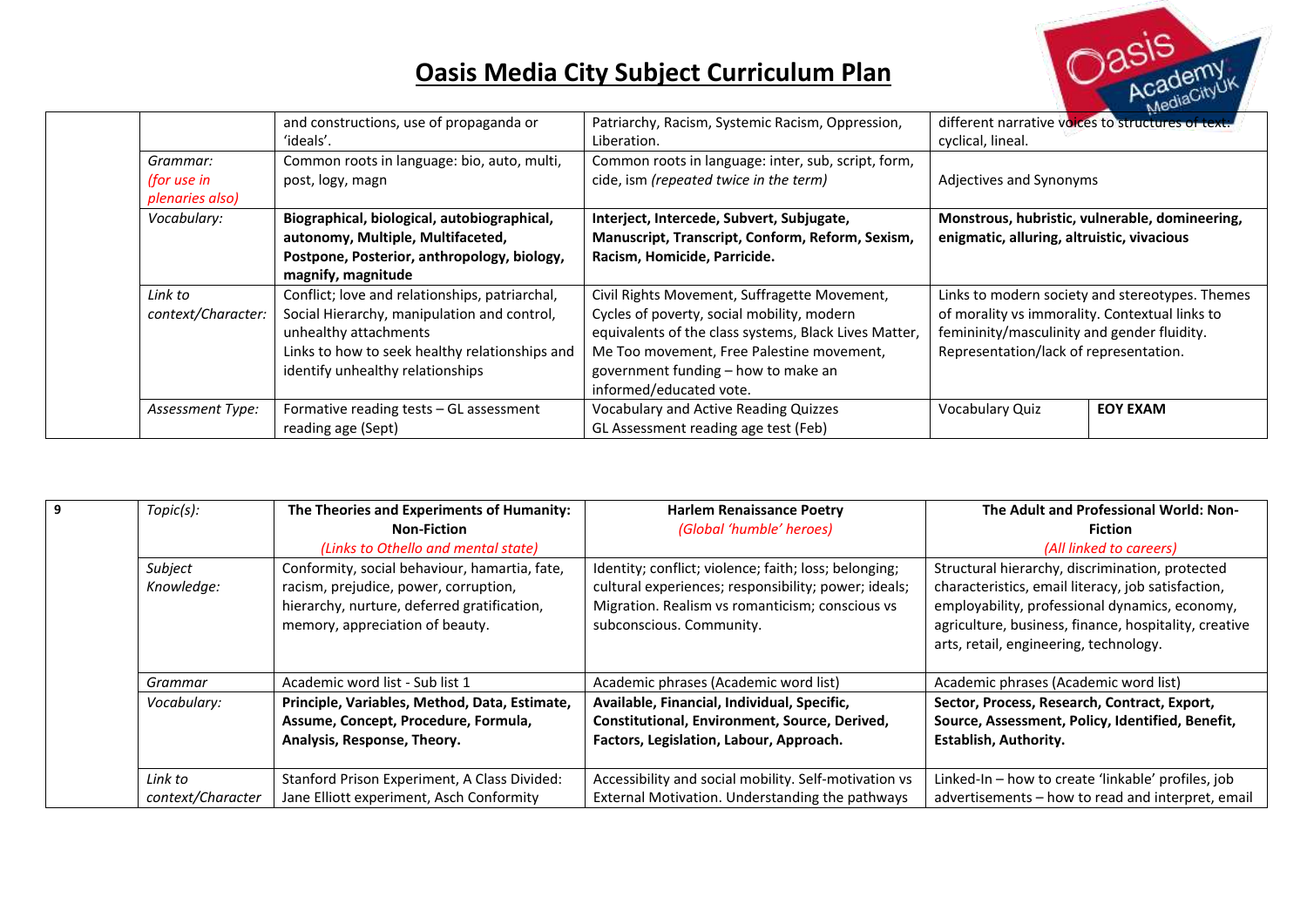

|  | /careers:        | Study, Car Crash Experiment, Little Albert<br>Experiment, Surrogate Mother Experiment,<br>The Marshmallow Test, The Monster Study,<br>Violinist at the Metro Experiment, Visual Cliff<br>Experiment. | to making change and the positives of peaceful<br>activism.                   | <b>NO</b><br>literacy, links to the industries of Salford - where<br>to find employers, professional etiquette, cultures<br>of industry - how to adapt to the culture/ethos of<br>your profession. |                 |
|--|------------------|------------------------------------------------------------------------------------------------------------------------------------------------------------------------------------------------------|-------------------------------------------------------------------------------|----------------------------------------------------------------------------------------------------------------------------------------------------------------------------------------------------|-----------------|
|  | Assessment Type: | Formative reading tests - GL assessment<br>reading age (Sept)                                                                                                                                        | Vocabulary and Active Reading Quizzes<br>GL Assessment reading age test (Feb) | Students will create a 'cover<br>letter' for a job application and<br>upload to a fake 'linked in'<br>profile.                                                                                     | <b>EOY EXAM</b> |

#### **Key Questions:**

#### **1. What is the overarching intent for your curriculum?**

The READ curriculum focuses on the improvement of reading, alongside robust vocabulary instruction, which aims to improve the literacy skills of students at key stage 3 level, whilst also exposing them to a variety of different attitudes, views and beliefs.

By modelling active reading in a class setting, teachers of this curriculum will provide a live example for how students should read independently in order to improve their reading skill and their wider knowledge of the world. To accompany their understanding, students will focus on one aspect of vocabulary in each lesson. The vocabulary chosen is to support a broader understanding of the world and to facilitate students with the language to articulate this understanding.

A central aspect of vocabulary instruction will focus on the etymology and development of language which should help students to decode language independently.

#### **2. How does this curriculum build on student's knowledge of the world around them both locally and nationally?**

The narrative of the READ curriculum follows a central theme of 'the world around us'. Students will be exposed to both historical and modern global and local issues such as: social injustice, racism, oppression, corruption, propaganda etc. In addition to this, the curriculum will focus on movements of activism and change that have happened in the most recent of times. For example, students in Year 8 will study the 'Me Too Movement' and the 'Black Lives Matter' movement, from the perspective of both a local (Ordsall, Salford and Greater Manchester) and global context.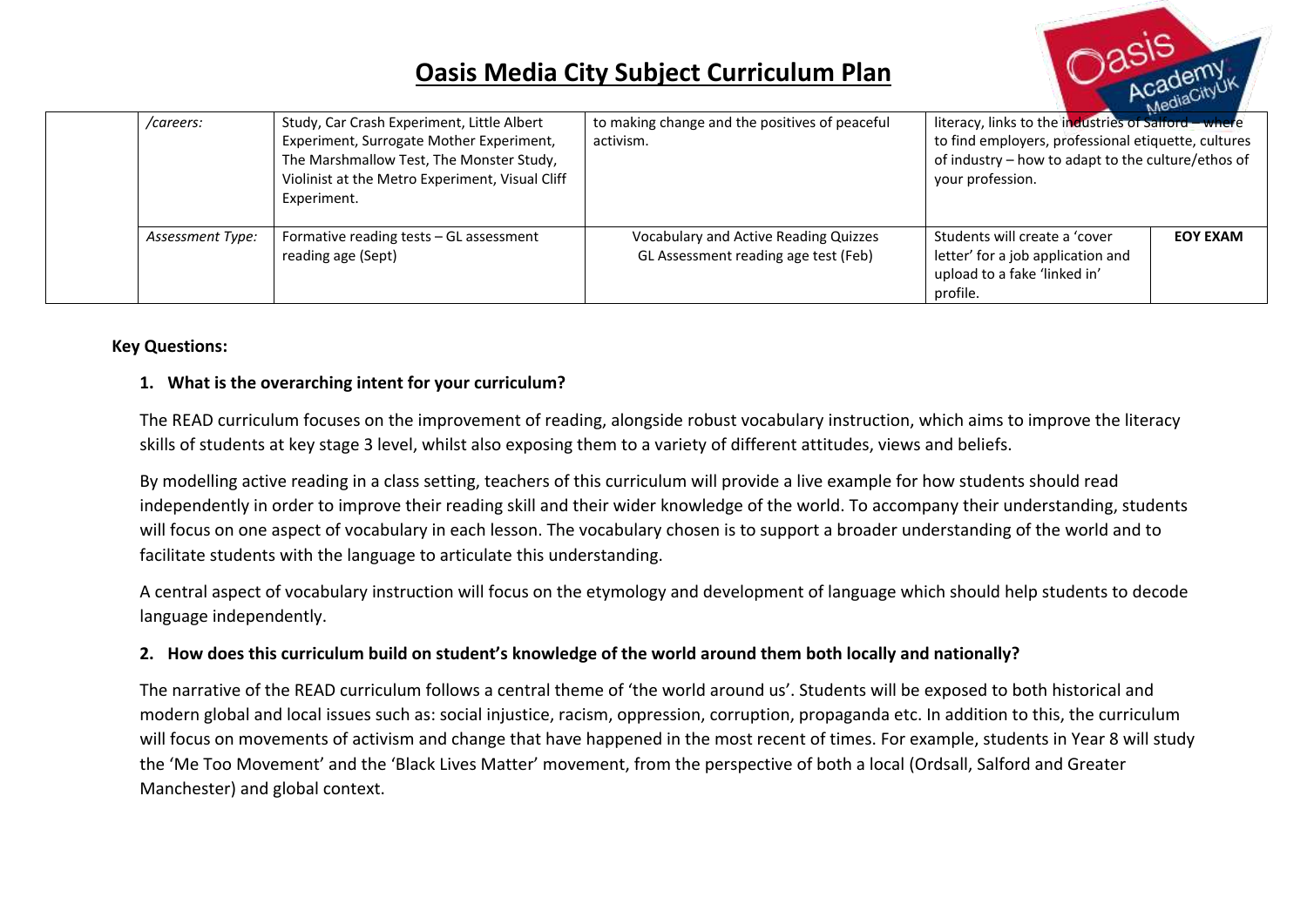

#### **3. How is this curriculum designed to engage students and develop a passion for the subject?**

This curriculum is designed to teach students the variety of knowledge they can acquire about the world through the avenue of reading. For that reason, every text has been chosen with a foundation to facilitate debate and conversation. Each text has been chosen with a connection to human life or the human condition. Therefore, the texts should all hold a relatability factor for students and teach them something about themselves, as well as the people/characters that they are reading about. As a result of this wide range of learning, the hope is that students will continue the practice of reading after Key Stage 3, as they will have an understanding of the knowledge and comfort that it can provide.

#### **4. How does this curriculum cater for the needs of our students?**

The planning of this curriculum is all based on rigorous reading development research and is designed to support the advancement of reading. This curriculum provides all students with a range of tools and methods to support their learning, and therefore scaffolds a steady reading progression. All texts have been chosen carefully to match the reading level/age of the classes they are delivered to. For students who are EAL, the focus of the vocabulary is to teach students the connections between languages and the common rules/patterns of the English language so that they can begin to decode the language independently. Students with specific learning needs will be provided with resources to support their learning, according to their need. For example, within the lessons there are single sentence comprehension tasks which teachers should print out for students before they begin a big chunk of text. Images and context will be a main focus of the curriculum, so that all students are able to access any text they have been taught.

#### **5. How is assessment used to improve learning?**

Students will complete two reading age assessments in the year. They will complete a formative reading test in half-term one, where we can assess their current reading ability. This will allow us to effectively set students into the correct classes and build on the specific skills that they need to improve on. A second test in February will assess the progress of reading and should identify where the improvement is most evident. Students will also complete a variety of low-stakes vocabulary and reading tests to keep engagement, as well as informing us of knowledge which is retaining verses knowledge which is not.

#### **6. What skills will students develop that can be used in other subject areas and beyond their school life?**

The skill of active reading should actively support all other aspects of the school's whole curriculum, as well as the lives of students once they leave the academy. Through the design of this curriculum, all students should be able to access any reading text with techniques,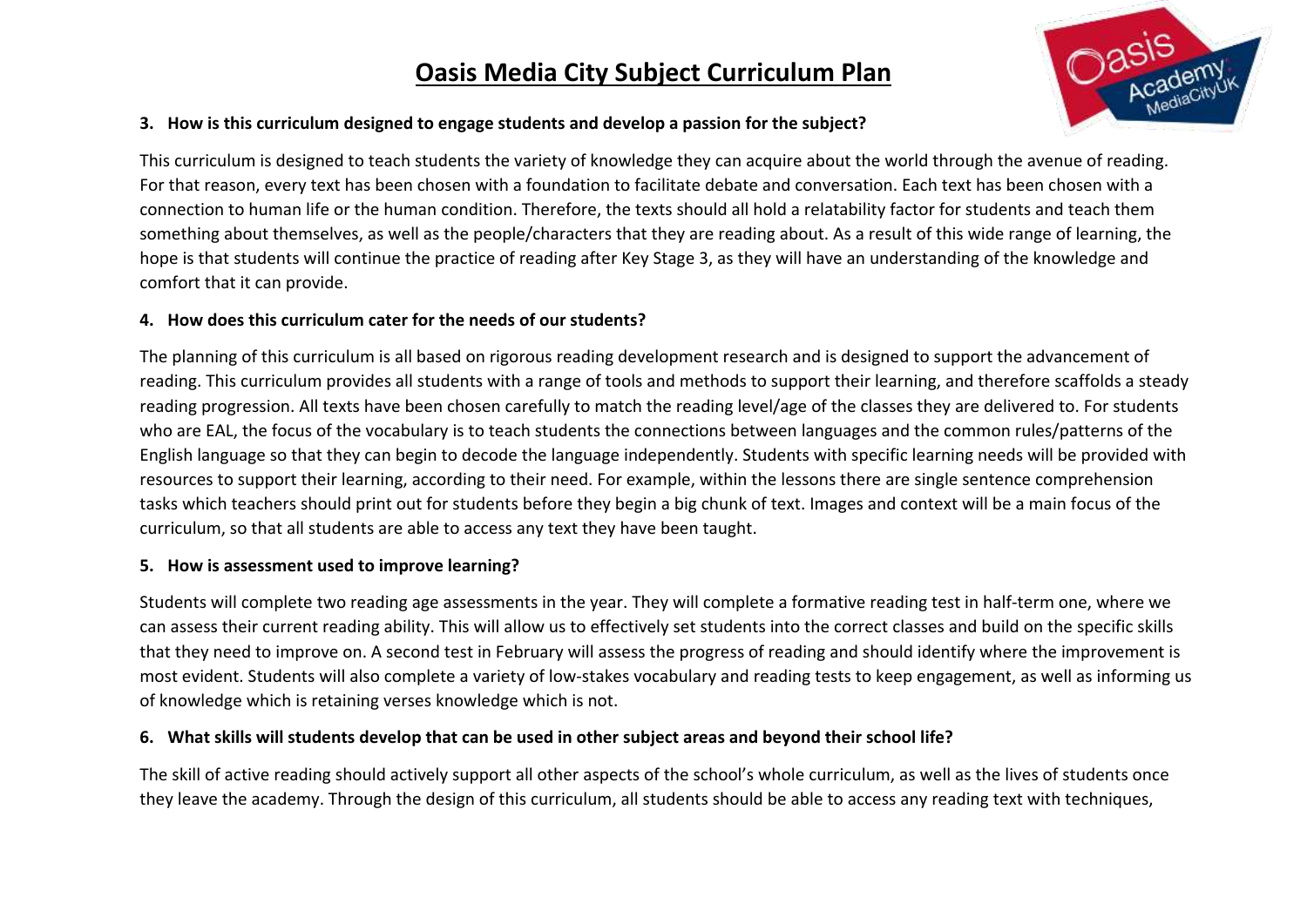

confidence and skill. In addition to this, the acquisition of vocabulary should result in our students becoming more articulate speakers and writers in all contexts. This improvement of reading, listening, speaking and writing ability will be essential skills that will support them with professional and personal circumstances beyond their school lives.

The Year 9 curriculum is based on the Academic Word List (AWL) and teaches students the words in sub-list one. This list of vocabulary is the most commonly used across all academic reading. Therefore, students should be given a foundation to be able to access all academic literature before they graduate to Key Stage 4.

Students will also examine the morality of people in the curriculum. They will explore characters from different backgrounds, cultural settings and life experiences and identify the different struggles people endure and how this can affect the moral compass of individuals. They will learn through the mistakes or triumphs of characters the consequences or rewards of certain attributes which will hopefully lead them to make moral choices to support their futures.

#### **Language and Literacy**

- Reading comprehension and inference as a main focus every lesson
- Teaching of language development and etymology
- Phonics instruction for lower ability readers
- Explicit instruction of vocabulary in every lesson
- Exposure to a wide variety of academic texts and language to improve tier 2/tier 3 vocabulary
- Teaching underpinned through 'concepts' to improve understanding of the literacy across the curriculum
- Direct instruction of careers literacy language to use in an email, how to interpret a contract etc.
- Oracy tasks used frequently listening focus whilst these are completed

### **British Values**

### Respect Civil / Criminal Law

 Discussion of the laws in place and the negative affects that an abandonment of morality can have Accept Responsibility